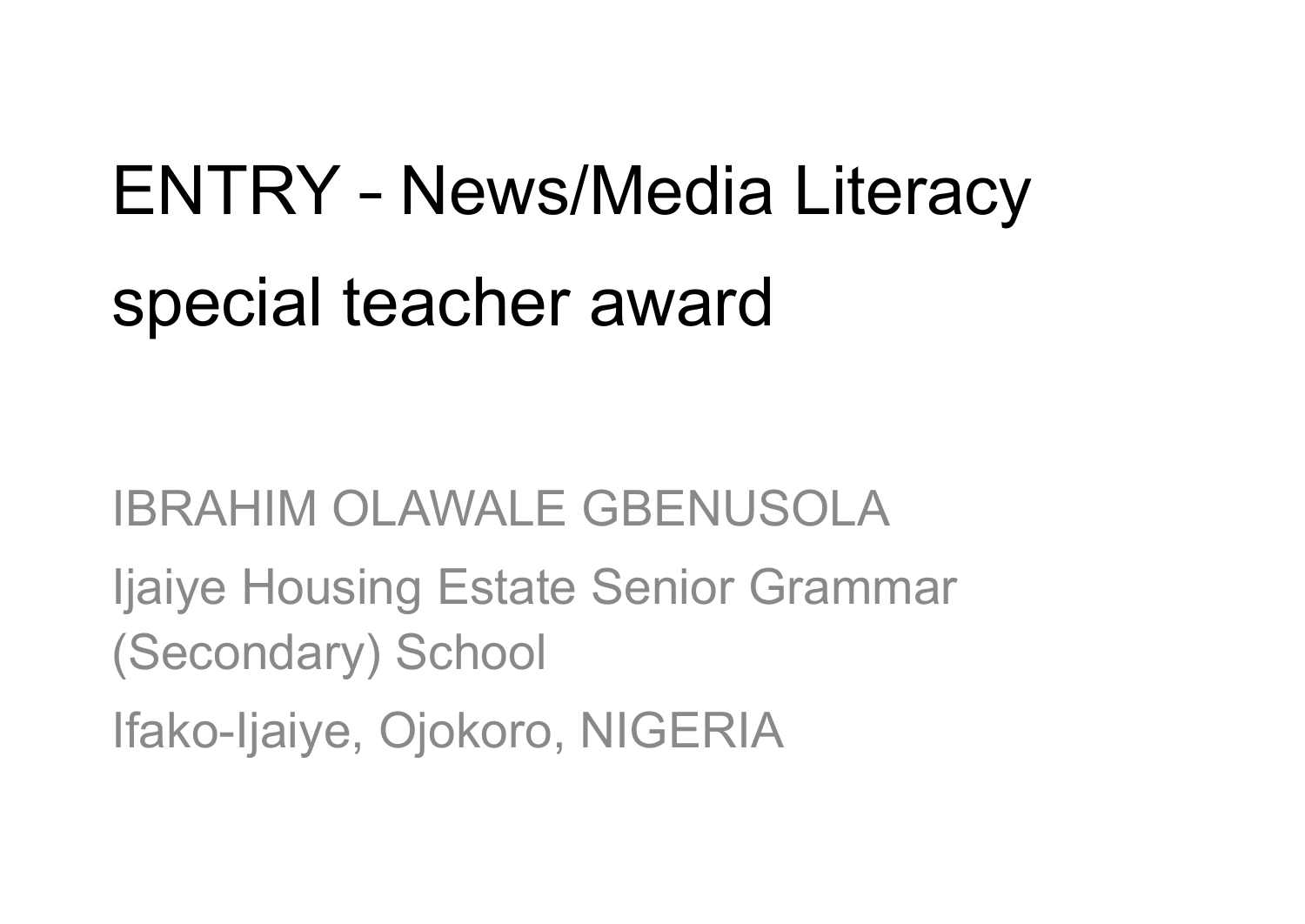People who entered could choose any format for their entry. Mr Gbenusola chose to do this video: <https://youtu.be/-JOyCcvvt2s>

# **We sent a few follow-up questions**

● What are the main activities that students do in the press club?

The major activities of the press club are as stated below:

1. Doing research on issues affecting the nation and the world.

2. In charge of passing information related to the students and the school as a whole( after being reviewed by the school committee).

3. Organisation of workshops and group discussions to aids students in school affairs and to help develop certain skills which includes confidence, Leadership and many more. thereby eliminating stage fright.

4. Updating the school on current happenings and events that affects the society such as the economic meltdown etc.

• What ages are the students in the press club?

The ages of students in the press club are between to 14-18 year's

● Do students do reporting themselves?

Students do the reporting themselves but with close monitoring and evaluation from fellow colleagues from the linguistics department of the school.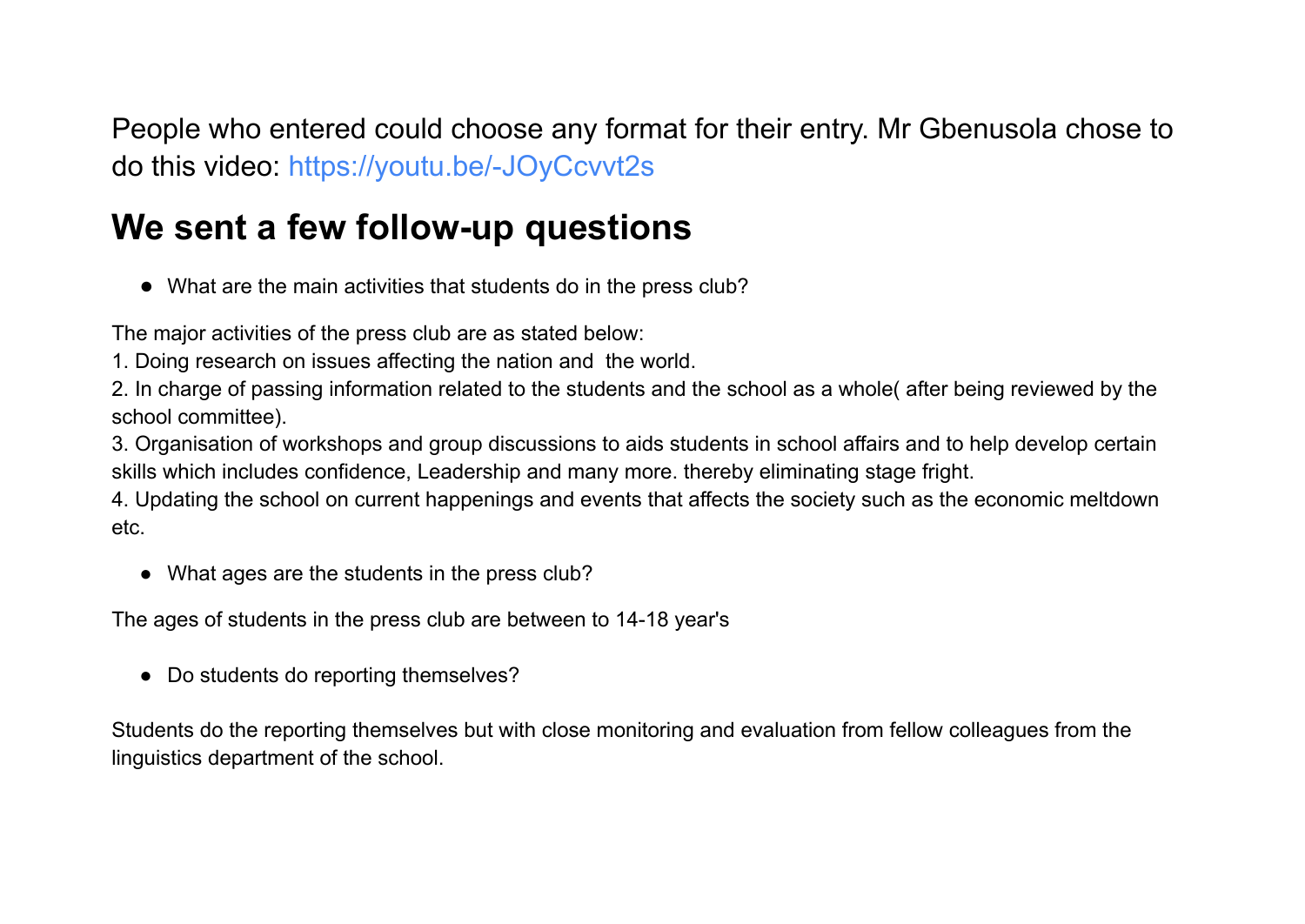• . Who is the audience for the students' journalism? Other students?

The audience of students includes fellow students, staff, and the community in which the school resides

● Do journalists ever come to visit and talk to students?

No, but we were able to invite other related professionals like public relation officers, lawyers etc.

● Do the student's interviews and do stories about the people who come to visit.?

Yes they do, the students have had the opportunity of meeting with top personalities in other careers from which they were able to create articles and journals for students to read on.

● How long has the press club existed?

The press club has been in existence for five years .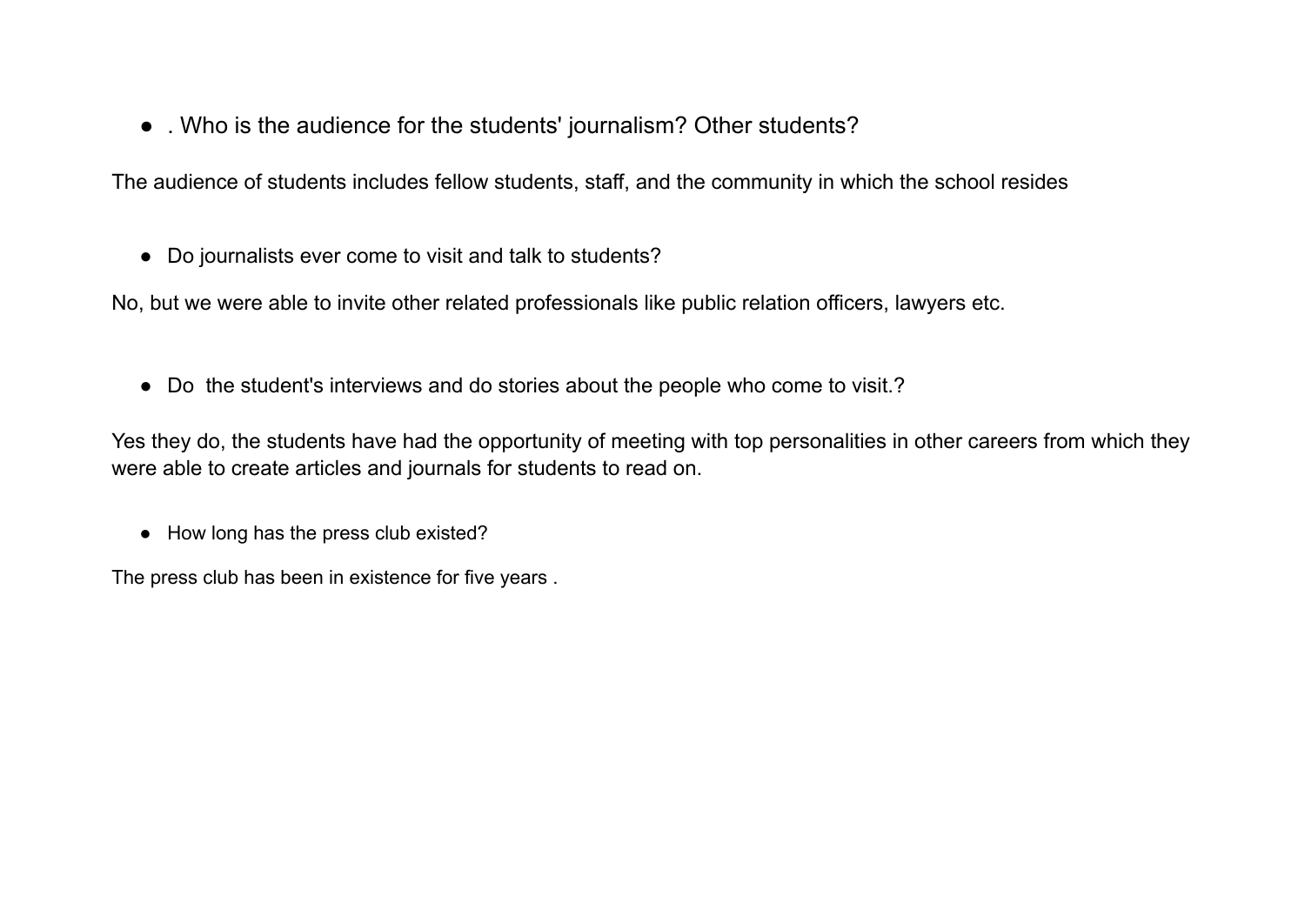## **Later, in the context of World Press Freedom Day, we asked Mr. Gbenusola and some other people who entered for a quote about why he thought it was important to teach the idea that journalism is valuable to society or the fact that many journalists face serious threats. His reply:**

"In a society, where we have different types of people, those that hoard information for a beneficial purpose, those that judge information based on their emotions, and those that critically think over the kind of information they absolve before they divulge to other people. One must be willing to pay a price to acquire the light before you get lost."

### We also asked if he could provide a lesson plan to share with others. Here is the activity he shared.

#### LESSON PLAN ON THE INTRODUCTION AND IMPORTANCE OF PRESS JOURNALISM

LESSON OBJECTIVES: Upon completion of the lesson, Students will be able to: 1. Define the aims of press journalism

2. Discuss the ethics of a press journalism

3. Categorize the details between a hoax and authentic information.

#### DURATION: 90 MINUTES

KEY VOCABULARY WORDS: Evidence, Present and Past information, Organization and style.

MATERIALS: Visuals recordings of past and present events, Copies of selected information's in printable copies through social media conversations.

CONTENT AND ACTIVITIES: Think, pair and share, Brainstorming, Guided Practice and Direct Instruction.